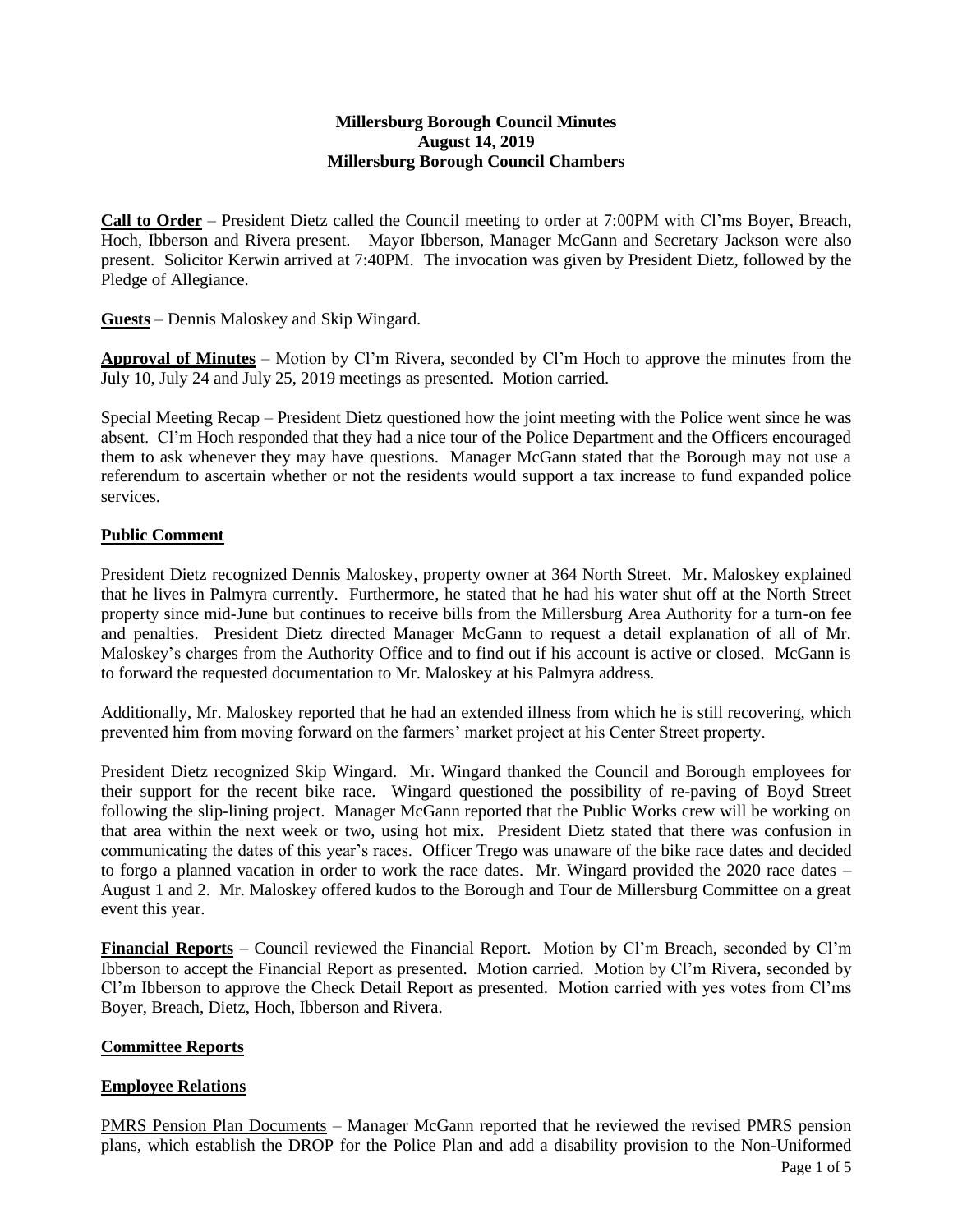plan. Both provisions will be retroactive to January 1, 2019, once they are approved by Council and the PMRS Board. Motion by Cl'm Breach, seconded by Cl'm Rivera to approve both the Police and non-Uniformed PMRS revised pension plan documents. Motion carried with yes votes from Cl'ms Boyer, Breach, Dietz, Hoch, Ibberson and Rivera.

**Finance and Risk Management** – Cl'm Breach had nothing to report.

2020 Budget – Manager McGann reminded Cl'ms that we should begin work on the 2020 budget shortly. President Dietz directed Secretary Jackson to send out the Committee budget worksheets. McGann reported that Deibler, Straub & Troutman will be working on our business insurance renewals. Secretary Jackson will inquire about the availability of our health insurance renewal rates.

# **Parks and Recreation**

Pine Street Boat Ramp Signage Ordinance – Cl'm Boyer reported that the Pine Street boat ramp is being used more heavily, and some vehicles are not abiding by the "No Parking" signs at the river's edge. Since the signs are not backed by any ordinance, he has asked Manager McGann to draft an ordinance to address this.

Additional Parks Items – Cl'm Boyer asked that the Public Works crew place more trash barrels at the old Millersburg Reamer lot. The dead trees need to be remedied throughout the Parks. Manager McGann responded that this has already been done.

Grosser's Excavating Clean-Out – Cl'm Boyer reported that he would like to schedule Grosser's to do some needed clean-out. He proposed using \$2,600 budgeted for Park equipment rental, the remaining \$1,200 from Riverfront clean-up, \$2,000 from MYO compost site clean-up and \$200 from Park construction supplies, totaling \$6,000. Motion by Cl'm Boyer, seconded by Cl'm Breach to proceed as detailed. Motion carried with yes votes from Cl'ms Boyer, Breach, Dietz, Hoch, Ibberson and Rivera.

YSM Invoice – Council reviewed the latest invoice for \$2,718.50. Manager McGann advised that this invoice should be paid from the Borough's DCNR MYO Renovations Grant account and then we should seek reimbursement from the Borough's Gaming Grant. Motion by Cl'm Boyer, seconded by Cl'm Rivera to approve payment of the invoice and seek reimbursement as presented. Motion carried with yes votes from Cl'ms Boyer, Breach, Dietz, Hoch, Ibberson and Rivera.

President Dietz called an executive session for legal reasons at 7:45PM. Mr. Maloskey and Mr. Wingard left Council Chambers. Solicitor Kerwin left the meeting at the end of the executive session. The meeting was called back into regular session at 8:18PM.

# **Property**

Pine Street Property Update – Cl'm Rivera reported that the cost estimate provided by Agpoint for the new Public Works building is \$365,776 excluding a salt shed and solar panels. He asked Clm's to begin thinking about funding alternatives, possibly adding the administrative offices or scaling back the project. President Dietz directed Manager McGann to look for other funding sources, including contacting Frank Lynch with DEP.

School Zone Signs – President Dietz questioned the status of the new flashing School Zone signs. Manager McGann reported that they are being installed now and should be completed shortly after school begins.

Status of Reamer Lot – Cl'm Breach questioned the status of the Reamer lot and whether or not it will be returned to the tax rolls. Regarding development, Manager McGann reported that we previously notified the Dauphin County Land Bank that Borough Council's first choice is a commercial site, followed by a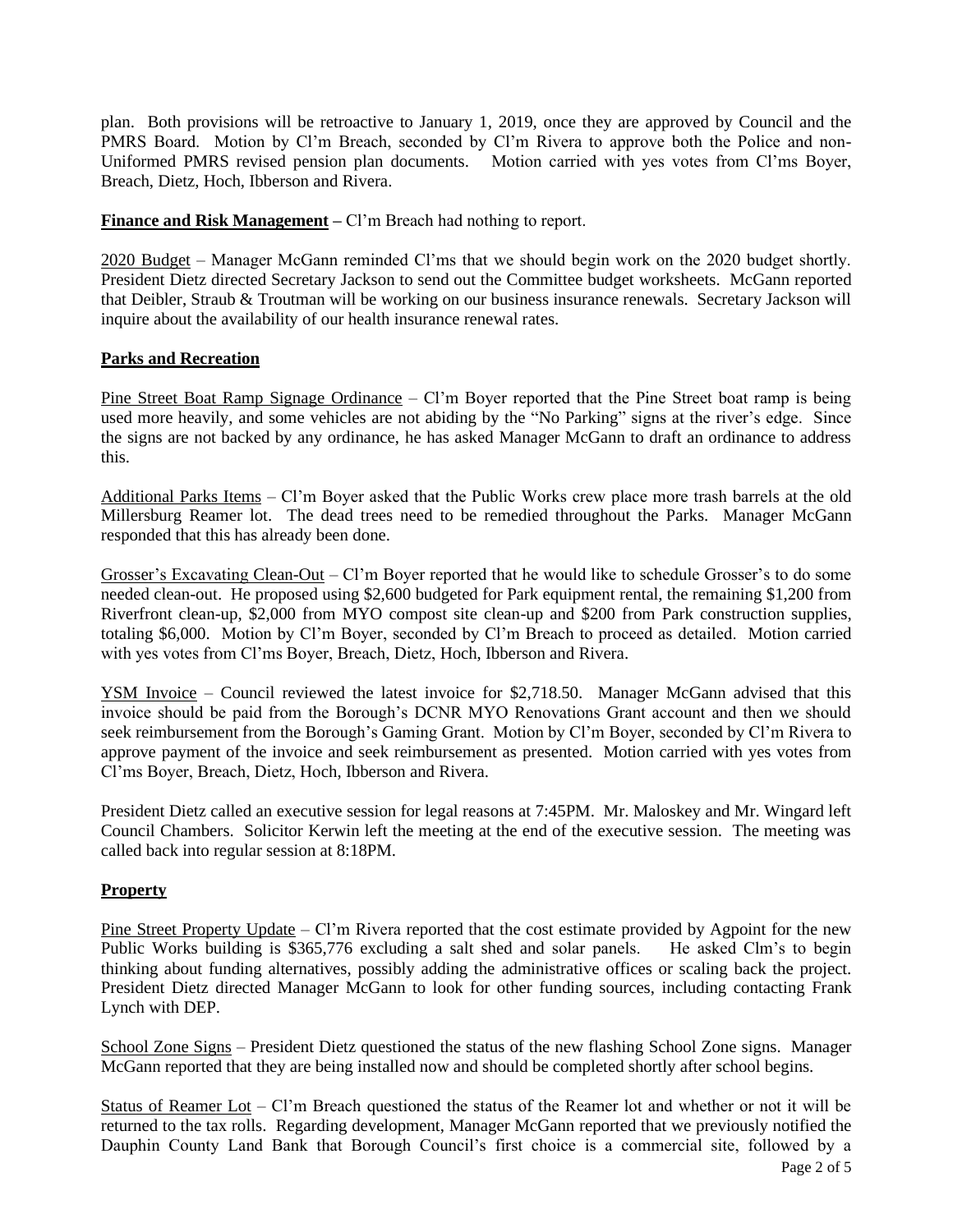residential site as the second choice. Either possibility must be built up to flood plain standards. McGann will check in with the Dauphin County Land Bank.

Renovations to Council Chambers – Cl'm Boyer stated that the carpeting in the Council meeting room needs to be replaced. Manager McGann was directed to get some prices. Other remodeling ideas were mentioned.

Cl'm Hoch left the meeting.

PPEEC Electric Rate – Council reviewed the rate for 2020. Motion by Cl'm Rivera, seconded by Cl'm Breach to approve the rate of .04838/kWh beginning January 1, 2020. Motion carried with yes votes from Cl'ms Boyer, Breach, Dietz, Ibberson and Rivera.

**Public Safety –** Cl'm Ibberson had nothing to report.

Cl'm Boyer also questioned the outcome of the Special meeting, since he was unable attend, stating that the minutes did not have much detail of the topics discussed. Referencing Cpl. Wise's survey, Cl'm Boyer questioned Mayor Ibberson on whether or not he feels that the safety aspect of a lack of backup is a deterrent to our difficulty in hiring new officers. Boyer stated that we need full-time coverage for the safety of Borough residents and again questioned raising taxes to enable us to provide additional coverage. President Dietz stated that this will be discussed further during Budget meetings and reminded Clm's that we will need to budget for the DROP and possibly new hire/s in preparation for the current officers' retirements.

### **Streets**

Paving Project **–** Manager McGann reported that the paving project is complete, but the contractor will need to re-seed. The final invoice came in at \$2,500 less than contracted.

Facility Use Agreement - Halloween Window Painting Contest – The VFW requested the use of Veterans Park and various sidewalks for the Halloween Window Painting Contest from 11:00AM to 5:00PM on October 21. Manager McGann reported that we have received the appropriate certificate of insurance.

Facility Use Agreement - Halloween Parade – The VFW requested the use of Market Square and various streets for the Halloween Parade from 6:00 to 9:00PM on October 23. Manager McGann reported that we have received the appropriate certificate of insurance. Motion by Cl'm Breach, seconded by Cl'm Rivera to approve both agreements and to waive all fees. Motion carried.

Compact Car Signs – Cl'm Boyer questioned the status of removing the "Compact Car Only" parking signs on Market Street. Manager McGann responded that the LTAP study indicated that the speeding issue on Market Street needed to be addressed and that the Public Works crew has installed the new "Pedestrian Crossing" signs as a traffic control/traffic calming measure. The matter was then tabled to the August Committee meeting for further discussion.

**Economic Development** – Cl'm Dietz had nothing to report.

#### **Mayor's Report**

Trick-or-Treat Date – Mayor Ibberson announced that Trick-or-Treat will be held on Thursday, October 31, from 6:00 to 8:00PM.

**Manager's Report** – Written report as well as a supplement on Property Maintenance violations were provided to all Cl'ms. Cl'm Boyer expressed his views on the Manager's turn-around time for Property Maintenance complaints and directed Manager McGann to work within the three to five day range.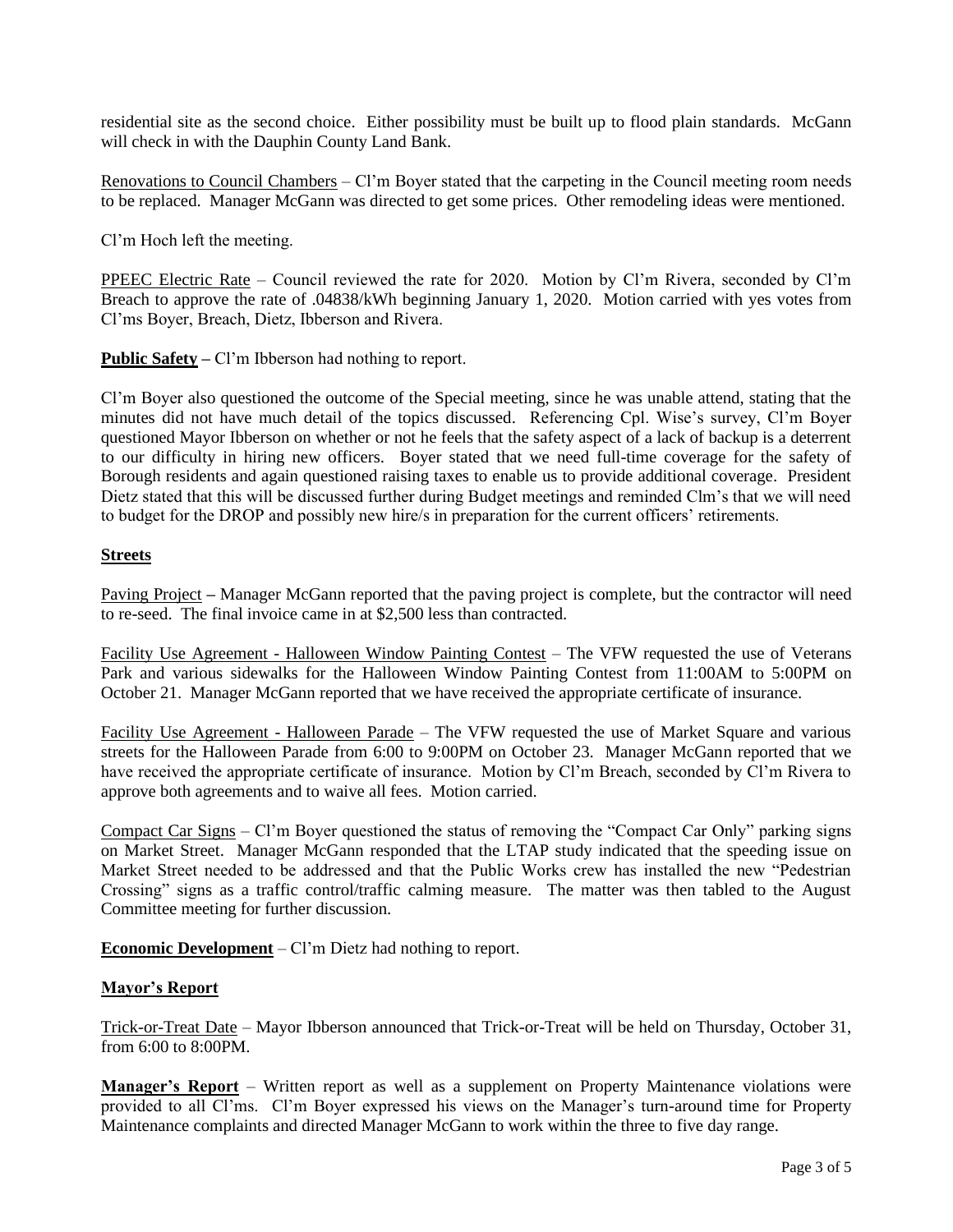## **Unfinished Business –** None.

### **New Business**

Borough Resolution No. 19-09 Gaming Grant Application Co-Sponsorship for Just for Today – This resolution states Borough Council's agreement to seek co-sponsorship for Just For Today's Gaming Grant application for funding for the renovations, furnishings and operations of an addiction and veterans' treatment facility at 444 Market Street. Motion by Cl'm Breach, seconded by Cl'm Rivera to approve Borough Resolution No. 19-09. Motion carried.

October Committee Meeting Rescheduled Date - The Halloween Parade is scheduled for the same evening as the standing date for Committee meetings. Not all Cl'ms have responded to Manager McGann's availability survey for alternate meeting dates. This matter was tabled until the September Council meeting.

Re-Advertise Borough Ordinance No. 1-19 – PMRS Pension Plans – Council reviewed the legal notice to readvertise Borough Ordinance No. 1-19 for adoption at the September Council meeting. This ordinance amends both the Police and Non-Uniformed pension plans. Motion by Cl'm Breach, seconded by Cl'm Rivera to re-advertise the ordinance one time in the Upper Dauphin Sentinel. Motion carried with yes votes from Cl'ms Boyer, Breach, Dietz, Ibberson and Rivera.

Advertise Borough Ordinance – Open Burning – Council reviewed the legal notice and draft ordinance revising the restrictions on opening burning in the Borough and made a number of edits to the ordinance. President Dietz directed Manager McGann to re-work the ordinance to reflect the new language and the matter was then tabled until the August Committee meeting.

Advertise Borough Ordinance No. 3-19 – Off-Street Parking and Standing Water – Council reviewed the legal notice and the draft ordinance which amends the Property Maintenance Ordinance, by clarifying offstreet parking and prohibiting standing water on private property. Motion by Cl'm Breach, seconded by Cl'm Rivera to approve advertising the ordinance for adoption one time in the Upper Dauphin Sentinel. Motion carried with yes votes from Cl'ms Boyer, Breach, Dietz, Ibberson and Rivera.

**Communications** – All communications were made available to Cl'ms.

#### **Organization Reports**

Upper Dauphin COG – Cl'm Dietz reported that there was no meeting.

Millersburg Planning Commission – Manager McGann reported that there was only one member at the meeting.

Millersburg Area Pool Association – No report.

Millersburg Fire Company – June meeting minutes were provided.

Millersburg Area Authority – July meeting minutes were provided to all Council members.

Dauphin County Tax Collection Committee – Secretary Jackson reported that the Committee will not meet until September.

Millersburg Ferry Boat Association – No report.

Dauphin Lebanon County Borough Association – July draft meeting minutes were provided to all Council members.